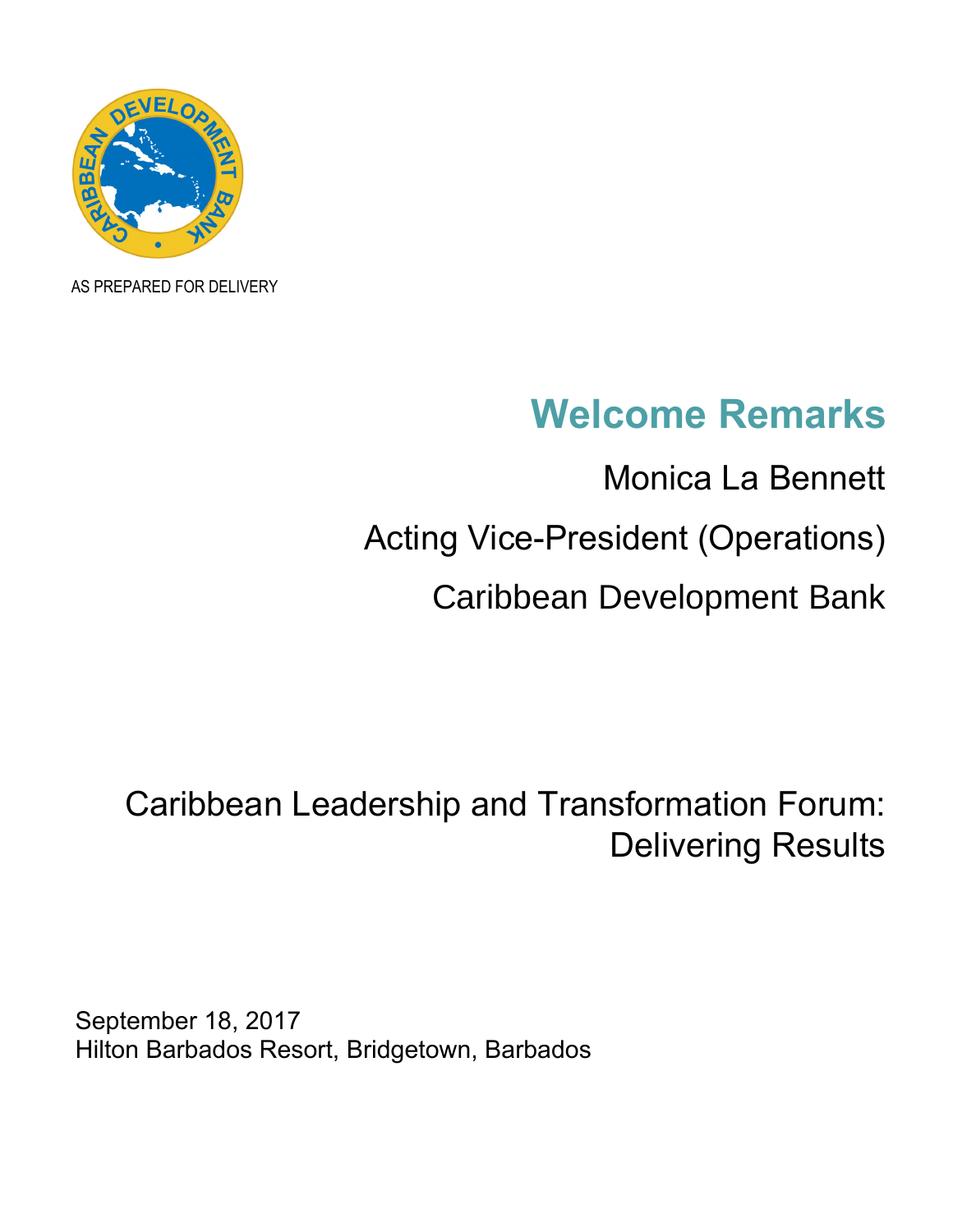Good morning.

Welcome to the Caribbean Leadership and Transformation Forum: Delivering Results. We at the Caribbean Development Bank are honoured to be hosting this event today. I noticed from the invitee list that we have with us today participants from as far away as Malaysia and the United Kingdom and as nearby as Saint Lucia and right here in Barbados. We thank you all for coming, especially those of you who have traveled far distances to share with us your knowledge and expertise.

Today's event is a milestone in CDB's ongoing efforts to support a stronger focus on results in our Region, and could not have been timelier. Many of our Caribbean countries are facing the challenge of high levels of debt and low growth, high incidences of crime and violence, comparatively poor performance on "doing business" indicators, and vulnerability to natural disasters. Although solutions to our problems abound, our commitment to economic and institutional reform has been weak and the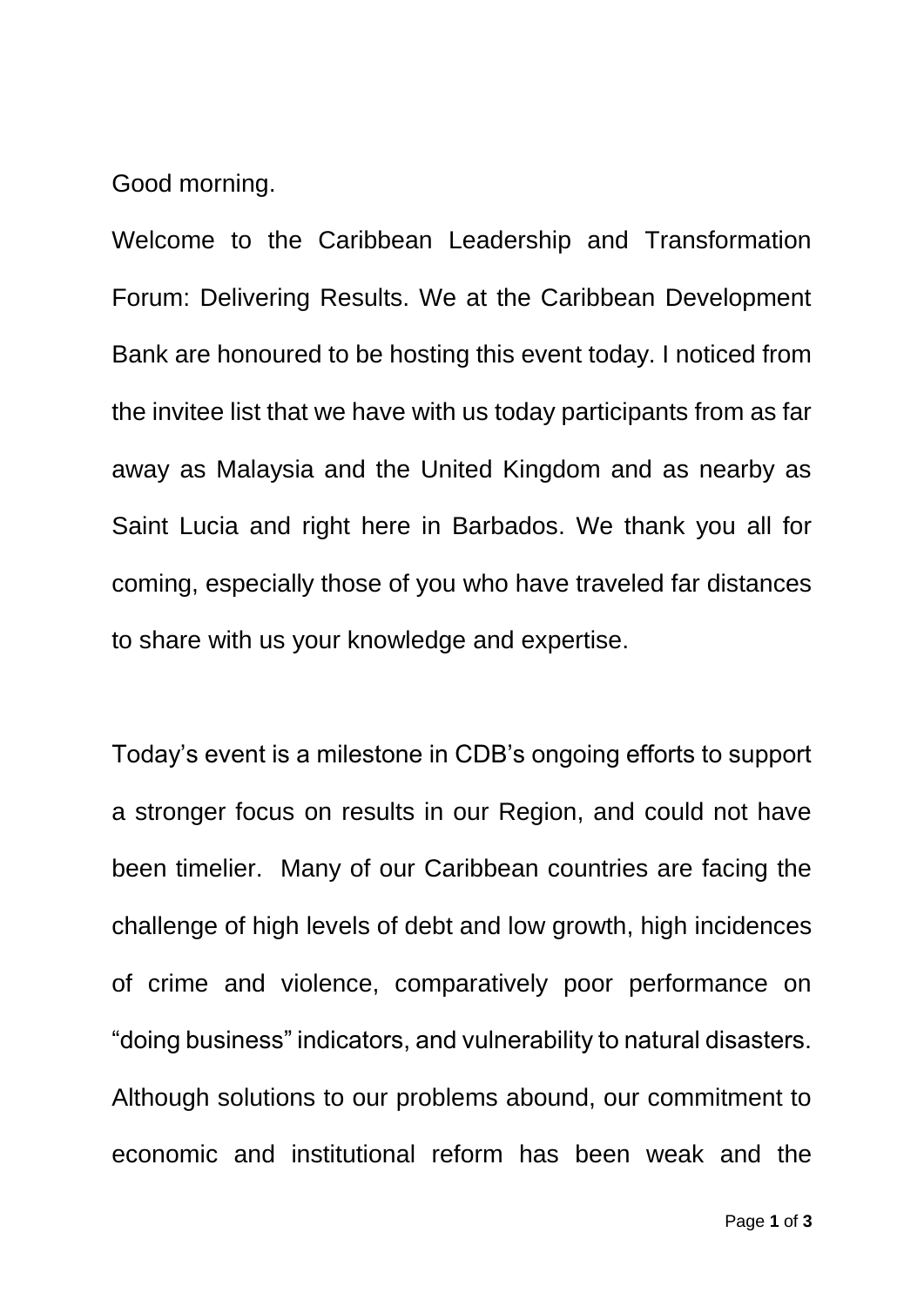implementation of solutions is an enormous challenge. For example, several of our Borrowing Member Countries record Public Sector Investment Programme implementation rates below 50 percent.

This meeting brings together a distinguished group of people from across the Region. We have business leaders and captains of industry, government officials from ministries of finance and planning, academics and other stakeholders from regional organisations. This gathering represents a unique opportunity to identify potential solutions to the challenges our Region faces and explore new ways of thinking and new approaches to delivering results. It is an invaluable opportunity to draw upon a diverse range of practical experiences and lessons learnt.

Over the next two days, we will explore the concept of "delivery" and the "delivery unit". Delivery units are small teams that track the progress of key priorities on a continual basis, promote accountability to stakeholders, and help solve problems when